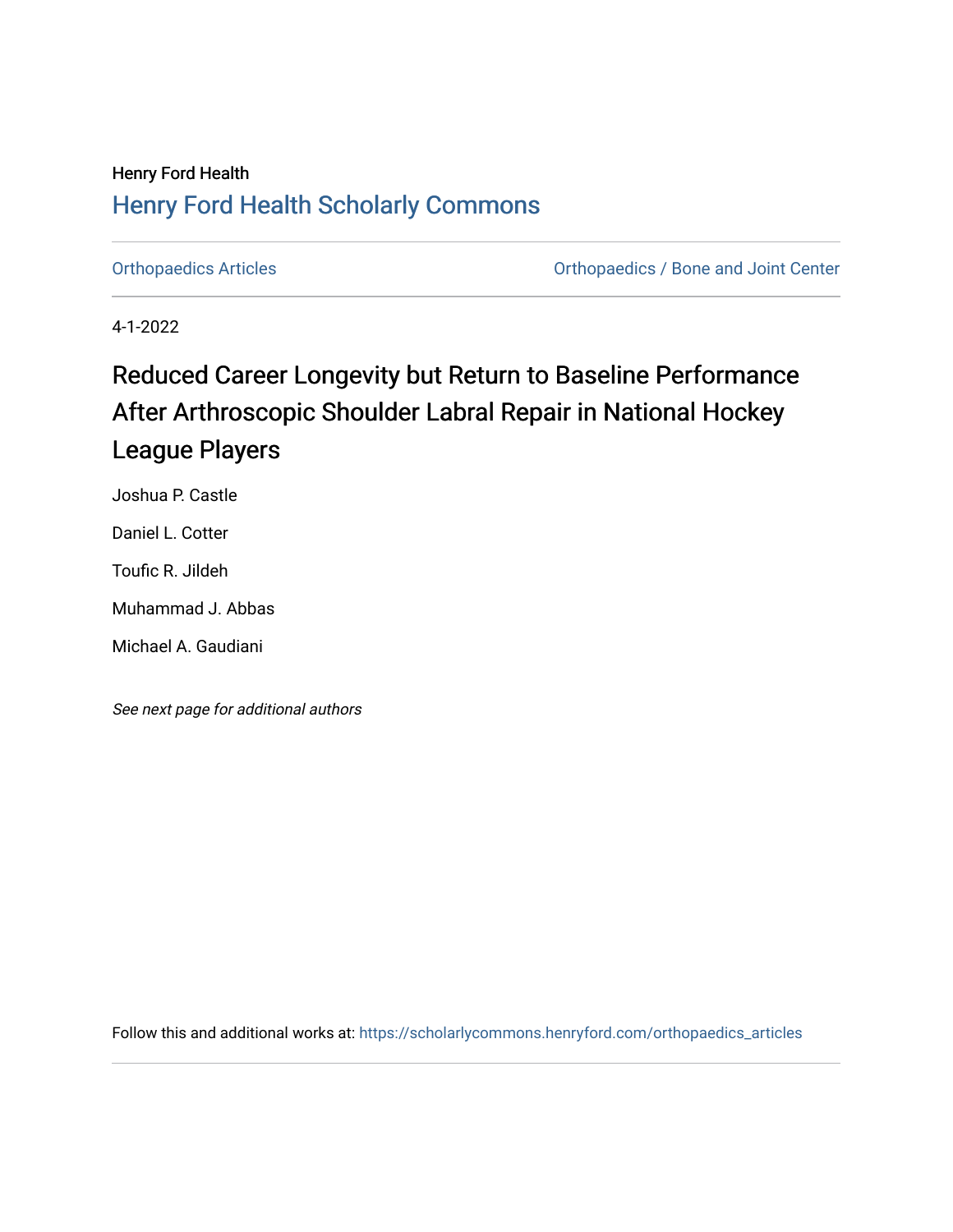### Authors

Joshua P. Castle, Daniel L. Cotter, Toufic R. Jildeh, Muhammad J. Abbas, Michael A. Gaudiani, Abdullah Ghali, Chauncey Bridges, and Vasilios Moutzouros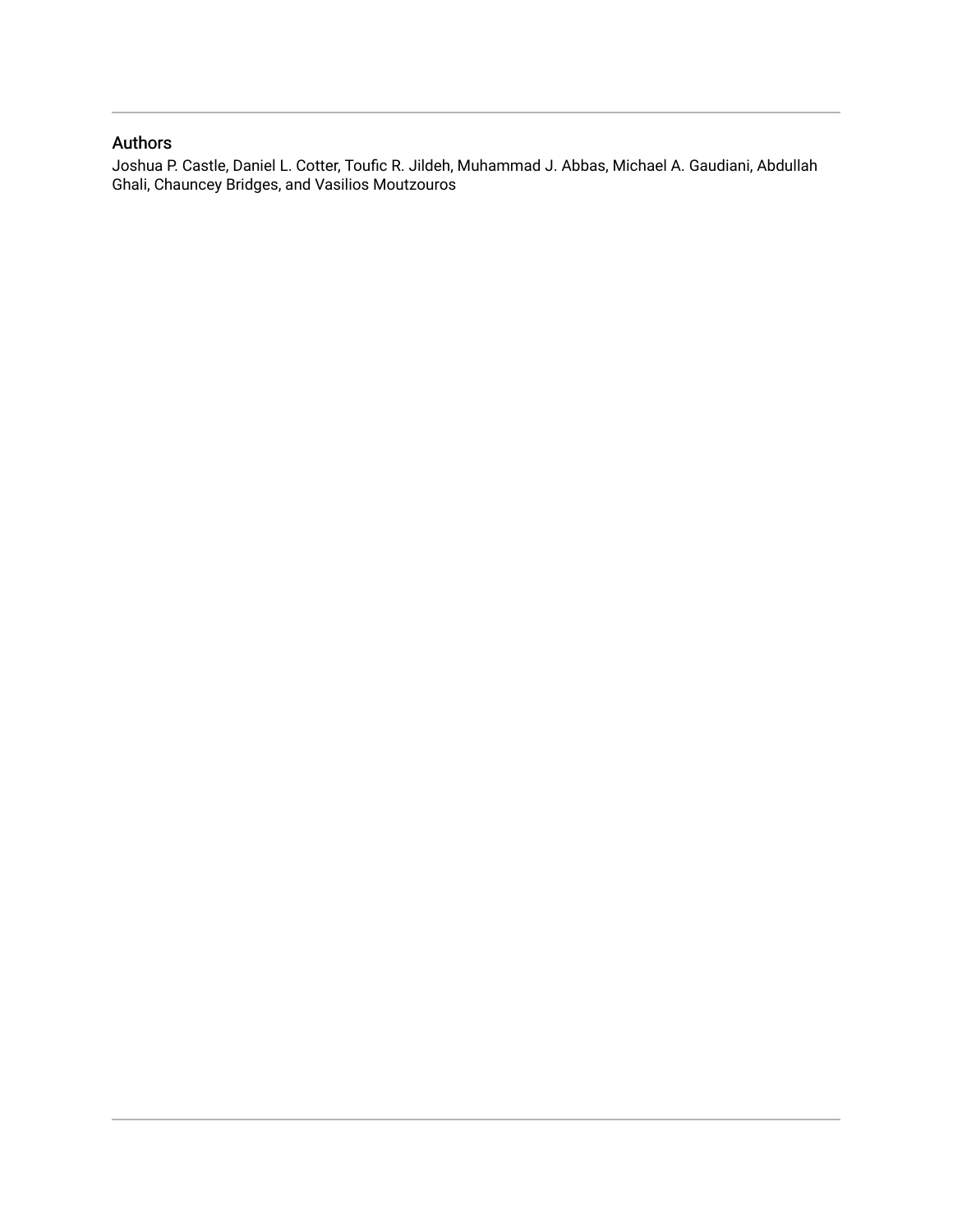## Reduced Career Longevity but Return to Baseline Performance After Arthroscopic Shoulder Labral Repair in National Hockey League Players

Joshua P. Castle, M.D., Daniel L. Cotter, M.D., Toufic R. Jildeh, M.D., Muhammad J. Abbas, B.S., Michael A. Gaudiani, M.D., Abdullah Ghali, B.S., Chauncey Bridges, B.S., and Vasilios Moutzouros, M.D.

Purpose: To investigate the impact of arthroscopic shoulder labral repair without shoulder instability on career longevity, game use, and performance in National Hockey League (NHL) athletes. Methods: A retrospective review of all NHL players who underwent arthroscopic shoulder labral repair from 2004 to 2020 was performed. A 2:1 matched control group was used for comparison. Controls were matched by age, body mass index, position, and experience prior to the index year. Demographic characteristics, game use, and performance metrics were collected for all athletes. Statistical analysis examined game use and performance both at 1-year and 3-year follow-up compared with one season before injury. Results: Twenty-nine players who underwent arthroscopic shoulder labral surgery returned to play (100%) and were matched with 55 control players. The operative cohort experienced shorter careers compared with controls (4.4  $\pm$ 3.1 vs  $6.0 \pm 3.6$  seasons,  $P < .05$ ). After one season, injured players experienced significant reductions in goals per 60 (0.6)  $\pm$  0.4 vs 0.8  $\pm$  0.5, P = .013), points per 60 (1.5  $\pm$  0.9 vs 2.0  $\pm$  0.9, P = .001), and shooting percentage, (8.5  $\pm$  5.8 vs 10.5  $\pm$  5.2, P = .02) compared with the year prior. The reduction in goals (0.6  $\pm$  0.4 vs 0.8  $\pm$  0.5, P = .01) and shooting % (8.5)  $\pm$  4.7 vs 10.5  $\pm$  5.2, P = .04) persisted at 3 years. Compared with controls, the surgical group experienced significant reductions at one season postindex in percentage of goals, assists, points per 60, and shooting percentage. Only the reduction in goals per 60 persisted at 3 seasons postindex. **Conclusions:** Following return to play after arthroscopic shoulder labral repair, NHL players demonstrated reduced career longevity compared with healthy controls. Players exhibited significant reductions in game use and performance at one season after injury but returned closer to baseline after 3 seasons. Level of Evidence: Level III; retrospective case control.

**In the left of the Induced risk for upper-**<br>extremity injuries due to frequent contact and collisions. $1-5$  Shoulder injuries are among the most com-mon upper extremity injuries among hockey players<sup>[6](#page-7-1)</sup>

Received August 26, 2021; accepted November 16, 2021.

 2021 THE AUTHORS. Published by Elsevier Inc. on behalf of the Arthroscopy Association of North America. This is an open access article under the CC BY-NC-ND license ([http://creativecommons.org/licenses/by-nc-nd/4.0/\)](http://creativecommons.org/licenses/by-nc-nd/4.0/). 2666-061X/211227

<https://doi.org/10.1016/j.asmr.2021.11.022>

and comprise 10% to 12% of injuries in National Hockey League (NHL) players.<sup>[7](#page-8-0)</sup> These shoulder pathologies consist of acromioclavicular joint sprains, subluxations, dislocations, rotator cuff tears, and glenoid labral tears. Compared with recreational athletes, professional hockey players endure greater physical demands and are increasingly interested in returning to play quickly while also performing at an elite level. Shoulder injuries are not only physically debilitating for NHL players, but they also present a significant financial impact to the player. Donaldson et al. $8$  estimated that shoulder injuries in the NHL had one of the greatest mean costs in terms of salary lost per games missed. For those with symptomatic glenoid labral tears, these tears are debilitating to performance, and arthroscopic shoulder labral repair may facilitate faster return to the ice compared with nonoperative treatment.

Multiple studies have reported successful, sportdependent return to play (RTP) after arthroscopic surgery for shoulder instability and labral tears in elite





From the Department of Orthopaedic Surgery, Henry Ford Hospital (J.P.C., T.R.J., M.J.A., M.A.G., V.M.) and Wayne State University School of Medicine (D.L.C.) Detroit, Michigan; University of Texas Health Science Center at San Antonio, San Antonio, Texas (A.G.); and Howard University College of Medicine, Washington, DC (C.B.), U.S.A.

The authors report that they have no conflicts of interest in the authorship and publication of this article. Full ICMJE author disclosure forms are available for this article online, as supplementary material.

Address correspondence to Joshua P. Castle, M.D., Department of Orthopaedic Surgery, 2799 W. Grand Blvd., Detroit, MI 48202. E-mail: [jcastle1@](mailto:jcastle1@hfhs.org) [hfhs.org](mailto:jcastle1@hfhs.org)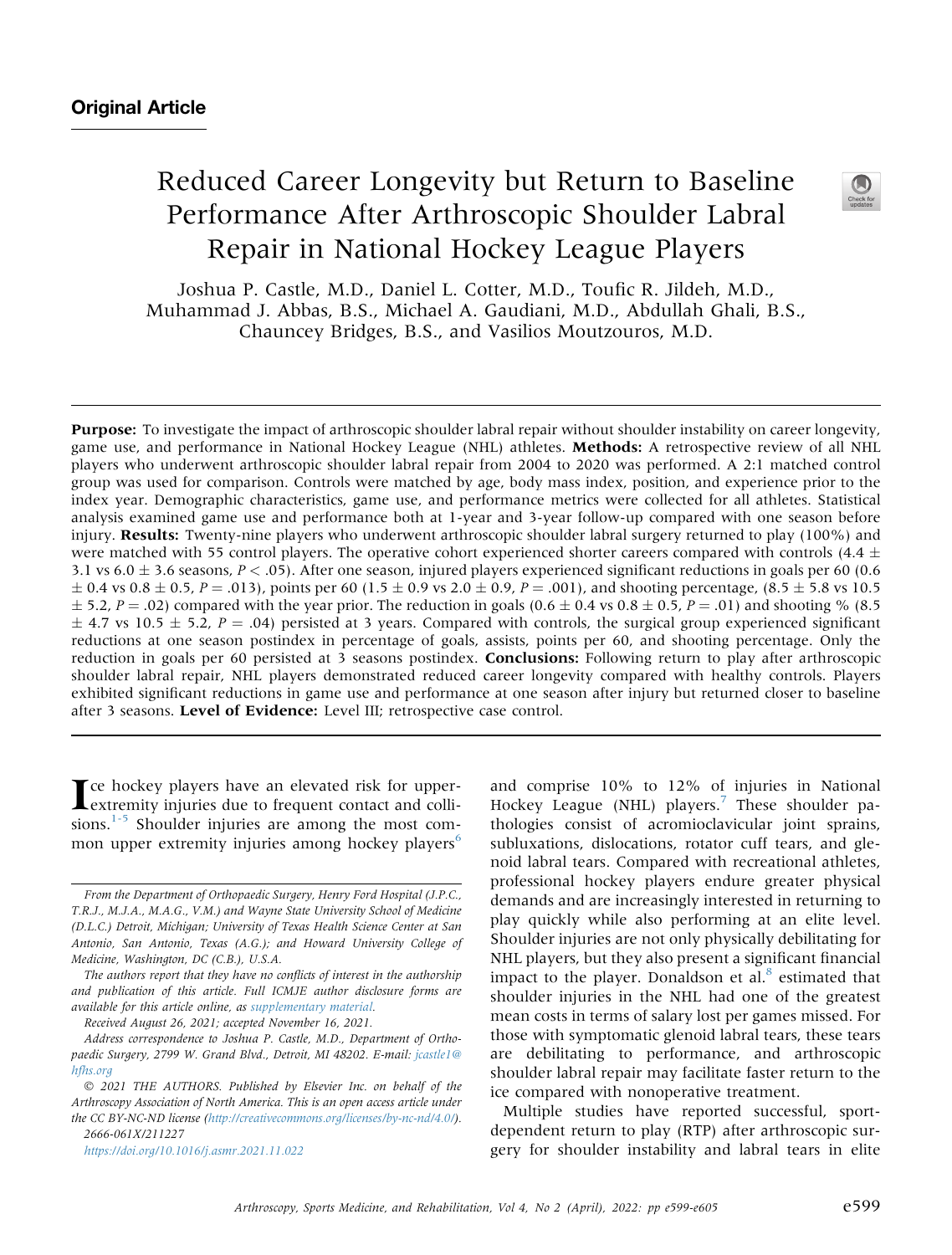athletes. $9-14$  Competitive ice hockey requires a dynamic range of motion and function of the shoulder for a variety of activities, including passing the puck, shoot-ing, and giving or receiving hits. Swindell et al.<sup>[15](#page-8-3)</sup> examined a group of NHL players with shoulder instability and found that nonoperatively treated players experienced a significant reduction in points per game ( $P = .034$ ) compared with those treated with operative stabilization. Conservatively managed players were more likely to have a recurrent shoulder instability event (14.3% vs 0% for conservative vs operative, respectively), ultimately leading to more games missed. These shoulder injuries in the NHL may be detrimental to performance and negatively impact participation. More information on these injuries may assist physicians in counseling NHL players about the timeline of rehabilitation as well as expected changes in career performance after surgery.

While few studies exist examining performance and career longevity after shoulder instability in NHL players, there is an even greater deficiency of studies specifically investigating arthroscopic shoulder labral repair outcomes. $15-18$  The purpose of our study was to investigate the impact of arthroscopic shoulder labral repair without shoulder instability on career longevity, game use, and performance of NHL athletes. We hypothesized that NHL players who sustained shoulder labral tears and underwent arthroscopic repair would have reduced career longevity and performance.

#### Methods

A retrospective review of all NHL athletes who underwent arthroscopic labrum repair from 2004 to 2020 was conducted. Individual player medical records were not available; therefore, consistent with previous literature, a public internet search using [www.hockey](http://www.hockey-reference.com)[reference.com](http://www.hockey-reference.com) and [www.nhl.com](http://www.nhl.com) along with various news, team, and official NHL websites was performed.[13](#page-8-4)[,18-21](#page-8-5) All players identified were crossreferenced with a minimum of 2 sources to ensure accuracy of the injury and the date of surgery. Game statistics were evaluated to confirm missing data following surgical management. Players were excluded if the injury occurred outside of NHL participation, if they had a history of previous surgical management on the operative shoulder, had a history of ipsilateral shoulder instability, had a shoulder labrum debridement rather than a repair at the time of surgery, or if the player experienced concomitant injuries within 2 years before or after the index year.

The entire NHL season in which the surgery occurred, including the pre- and postseason, constituted the index year. If the injury occurred in the offseason and no game play was missed, the offseason was deemed as the index season. Player demographics, game use, and performance metrics were collected for 3 seasons before

and after index injury. Player demographics (age, weight, body mass index [BMI], position, debut date, date of surgery, age at surgery, months until RTP) game use (seasons after RTP, games played per season, time on ice, average time on ice), and performance metrics (shots, goals, assists, points, goals per 60 games, assists per 60 games, points per 60 games, shooting percentage, Corsi percentage, Fenwick percentage, and shooting plus save percentage) were collected.

A 2:1 matched control cohort was created for comparison. Players were matched by age, position played, a BMI  $\pm$ 5, and  $\pm$ 2 years of experience before the surgery. The control index season was selected so that the player age and seasons of experience were similar between controls and those undergoing surgery. The index season for the healthy controls was matched within 5 years of the study group players' index season. Comparisons between the surgical and matched control groups were performed for game use and performance metrics at 1-year postindex and 3 years postindex compared with 1 season preindex. Of note, 2 players did not have sufficient follow-up at 3 seasons postindex due to the recency of their surgery. In addition, relative baseline percentage of all metrics were calculated by dividing postindex season 1 or 3 by baseline preindex season 1. These relative percentages were used to compare short-term and long-term changes between operative and control players.

#### Statistical Analysis

All analyses were performed using SAS 9.4 (SAS Institute, Inc., Cary, NC). Categorical data are represented as percentages and counts; continuous data are represented as mean  $\pm$  standard deviation. To evaluate categorical data, 2-group univariate comparisons were performed using the  $\chi^2$  test for values greater than 5 and Fisher exact tests for values less than 5. Continuous variables were analyzed using 2-sample t-tests for normally distributed variables and Wilcoxon rank sum tests for non-normally distributed variables. Pre- and Post-data comparisons were performed using paired t tests when normally distributed. Differences were calculated as (post-pre). The association between time and RTP was calculated using Pearson correlation coefficient tests.

#### Results

#### Demographics and Return to Sport

All 29 of 29 (100%) NHL players who underwent arthroscopic shoulder surgery for labral tears successfully returned to sport. Of the 29 who underwent surgery, 16 players had surgery toward the end of the season in the months of April, May, or June. [Table 1](#page-4-0) contains the demographic comparison between the NHL players who underwent arthroscopic shoulder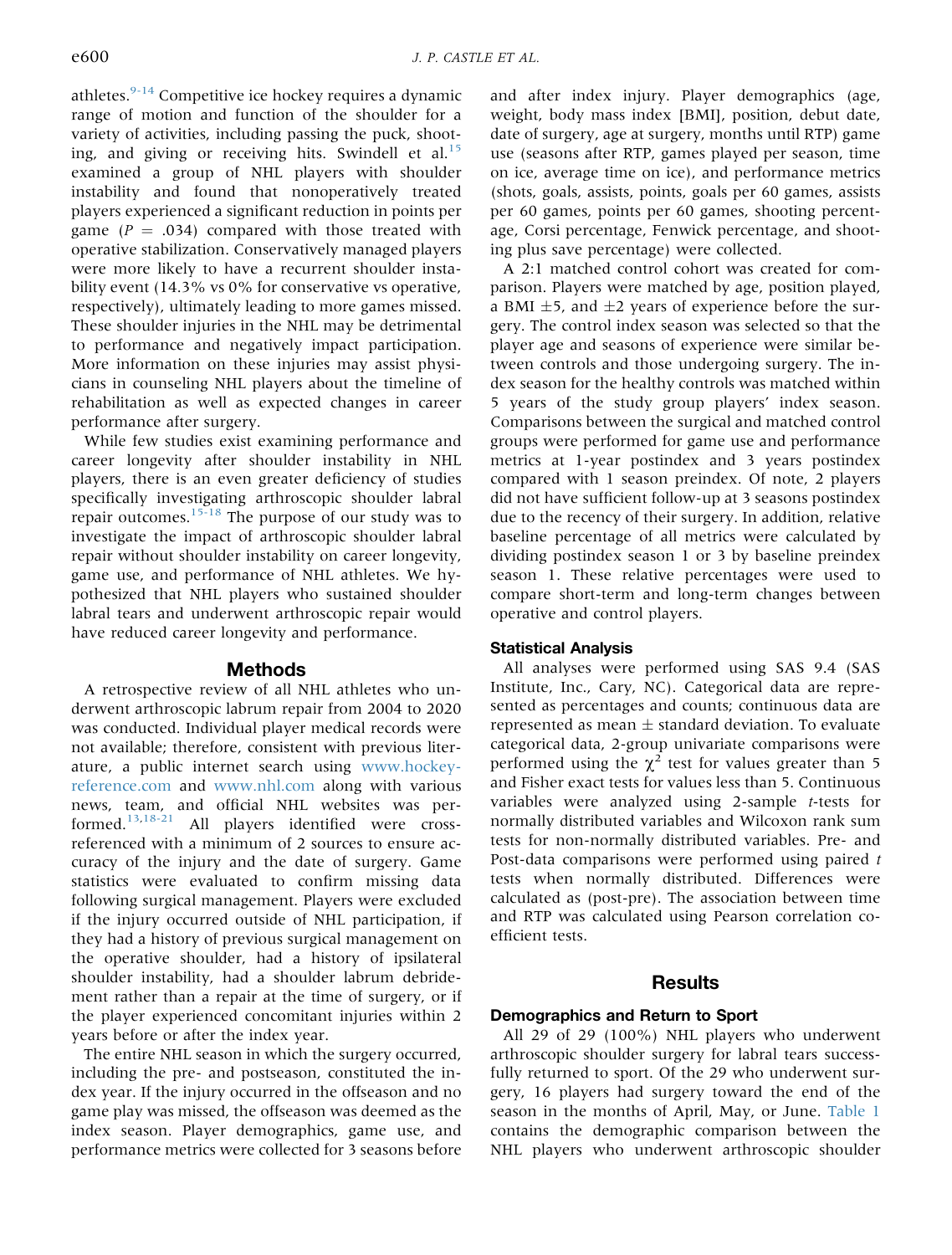After Labral Repair

<span id="page-4-0"></span>Table 1. Demographic Characteristics of NHL Players who Underwent Arthroscopic Labral Repair Versus Matched Controls

| Response          | Labrum $(N = 29)$ | Control ( $N = 55$ ) | P Value |
|-------------------|-------------------|----------------------|---------|
| Age               | $26.7 \pm 3.9$    | $26.3 \pm 3.6$       | .96     |
| Height            | $72.6 \pm 2.3$    | $73.3 \pm 2.0$       | .14     |
| Weight            | $201.2 + 20.2$    | $203.2 + 21.3$       | .676    |
| BMI               | $26.8 \pm 1.6$    | $24.9 \pm 1.7$       | .001    |
| Position          |                   |                      |         |
| C                 | $6(21\%)$         | 12(22%)              | .961    |
| D                 | $6(21\%)$         | 10(18%)              |         |
| W                 | $17(59\%)$        | 33 $(60\%)$          |         |
| Handedness        |                   |                      |         |
| Left              | 15(63%)           | 19(35%)              |         |
| Right             | 9(38%)            | 36 $(65\%)$          |         |
| RTP rate          | 100%              | 100%                 |         |
| Seasons after RTP | $4.4 \pm 3.1$     | $6.0 + 3.6$          | <.05    |
|                   |                   |                      |         |

NOTE. Age represented by years; height represented in inches; weight represented in pounds; seasons represented in years. Significant values are noted in bold,  $P \leq .05$ .

BMI, body mass index; C, center; D, defenseman; NHL, National Hockey League; RTP, return to play; W, wing.

surgery and their healthy matched controls. These groups exhibited no difference in age  $(26 \pm 3.9 \text{ vs } 26.3)$  $\pm$  3.6; P = .96) and position (6 centers, 6 defenseman, and 17 wings in the operative group, whereas the control group consisted of 12 centers, 10 defenseman, and 33 wings;  $P = .961$ ). While groups significantly differed in BMI ( $P = .001$ ), no differences were found in height (72.6  $\pm$  2.3 vs 73.3  $\pm$  2.0; P = .14) or weight  $(201.2 \pm 20.2 \text{ vs } 203.2 \pm 21.3; P = .676)$  [\(Table 1](#page-4-0)). Following arthroscopic shoulder labral surgery, NHL players experienced a significant reduction in total seasons played  $(4.4 \pm 3.1 \text{ vs } 6.0 \pm 3.6 \text{ seasons}; P < .05)$ [\(Table 1\)](#page-4-0).

#### Acute Player Game Use and Performance: One-Year Pre-/Postindex Player Comparisons

Mean player game use and performance metrics preand postindex are illustrated in [Table 2](#page-4-1). In the first year of RTP, players who underwent arthroscopic shoulder labral surgery exhibited significant reductions in goals per 60 (0.6  $\pm$  0.4 vs 0.8  $\pm$  0.5; P = .013), points per 60  $(1.5 \pm 0.9 \text{ vs } 2.0 \pm 0.9, P = .001)$ , and shooting percentage (8.5  $\pm$  5.8 vs 10.5  $\pm$  5.2, P = .02) compared with 1 season before injury. No significant differences were found for game use (games played [GP], time-onice [TOI]/GP), assists per 60, or advanced performance metrics (Corsi percentage, Fenwick percentage, and shooting plus save percentage) [\(Table 2\)](#page-4-1).

#### Long-Term Player Game Use and Performance: One-Year Pre-/Three-Year Postindex Player **Comparisons**

When we analyzed game use and performance at 3 seasons postindex compared with season 1 preindex,

|                  | Time Point | Labrum ( $n = 29$ ) | Control $(n = 55)$ |
|------------------|------------|---------------------|--------------------|
| GP               | Pre        | $66.2 \pm 20.9$     | $62.1 \pm 22.7$    |
|                  | Post       | $56.6 \pm 23.8$     | $64.0 \pm 25.9$    |
|                  | $P$ value  | .36                 | .51                |
| TOI/GP           | Pre        | $16.5 \pm 4.6$      | $16.0 \pm 4.3$     |
|                  | Post       | $15.8 \pm 4.7$      | $16.5 \pm 3.9$     |
|                  | P value    | .187                | .48                |
| Goals per 60     | Pre        | $0.8 \pm 0.5$       | $0.2 \pm 0.2$      |
|                  | Post       | $0.6 + 0.4$         | $0.2 \pm 0.2$      |
|                  | $P$ value  | .013                | .97                |
| Assists per 60   | Pre        | $1.1 \pm 0.6$       | $0.3 \pm 0.2$      |
|                  | Post       | $0.9 \pm 0.5$       | $0.3 \pm 0.2$      |
|                  | $P$ value  | .11                 | .49                |
| Points per 60    | Pre        | $2.0 \pm 0.9$       | $0.5 \pm 0.4$      |
|                  | Post       | $1.5 \pm 0.9$       | $1.6 \pm 7.8$      |
|                  | P value    | .001                | .65                |
| Shooting         | Pre        | $10.5 \pm 5.2$      | $9.6 + 4.3$        |
| percentage       |            |                     |                    |
|                  | Post       | $8.5 \pm 5.8$       | $10.2 \pm 5.9$     |
|                  | $P$ value  | .02                 | .74                |
| Corsi percentage | Pre        | $49.4 \pm 3.9$      | $49.9 \pm 4.5$     |
|                  | Post       | $49.6 \pm 3.7$      | $51.2 \pm 4.3$     |
|                  | $P$ value  | .68                 | .09                |
| Fenwick          | Pre        | $49.5 \pm 3.8$      | $50.0 \pm 4.2$     |
| percentage       |            |                     |                    |
|                  | Post       | $49.7 \pm 3.8$      | 51.1 $\pm$ 4.0     |
|                  | $P$ value  | .7                  | .15                |
| <b>PDO</b>       | Pre        | $99.9 \pm 3.8$      | $100.5 \pm 4.8$    |
|                  | Post       | $98.9 \pm 3.8$      | $100.5 \pm 3.3$    |
|                  | P value    | .51                 | .71                |

<span id="page-4-1"></span>Table 2. Game Use and Performance One Year Before and

NOTE. Continuous variables are presented using adjusted mean  $\pm$ standard error.

Significant  $P$  values  $\left( < .05 \right)$  are indicated by bold text.

P values compare pre- vs post-values within the same group.

assists per 60, assists per 60 minutes; goals per 60, goals per 60 minutes; GP, games played; PDO, shooting plus save percentage; points per 60, points per 60 minutes; TOI/GP, time on ice per games played.

players who underwent surgery experienced significant reductions in TOI/GP (15.8  $\pm$  3.7 vs 16.5  $\pm$  4.6, P = .04), goals per 60 (0.6  $\pm$  0.4 vs 0.8  $\pm$  0.5, P = .01), and shooting percentage (8.5  $\pm$  4.7 vs 10.5  $\pm$  5.2, P = .01). However, assists per 60 (1.0  $\pm$  0.5 vs 1.1  $\pm$  0.6, P = .12) and points per 60 (1.7  $\pm$  0.8 vs 2.0  $\pm$  0.9, P = .18) were no longer significantly different at 3 seasons postindex. Two players were not included in analysis at 3 seasons postindex due to the recency of surgery ([Table 3\)](#page-5-0).

#### Relative Game Use and Performance: Percentage of Baseline Comparison (Operative Cohort Versus Controls)

The percentage of baseline game use and performance comparisons between operative and control players appears in [Figure 1](#page-6-0). At 1 season postindex, NHL athletes who underwent surgery demonstrated significant performance deteriorations with reduced goals per 60 (70  $\pm$  60 vs 150  $\pm$  170, P = .01), assists per 60 (80  $\pm$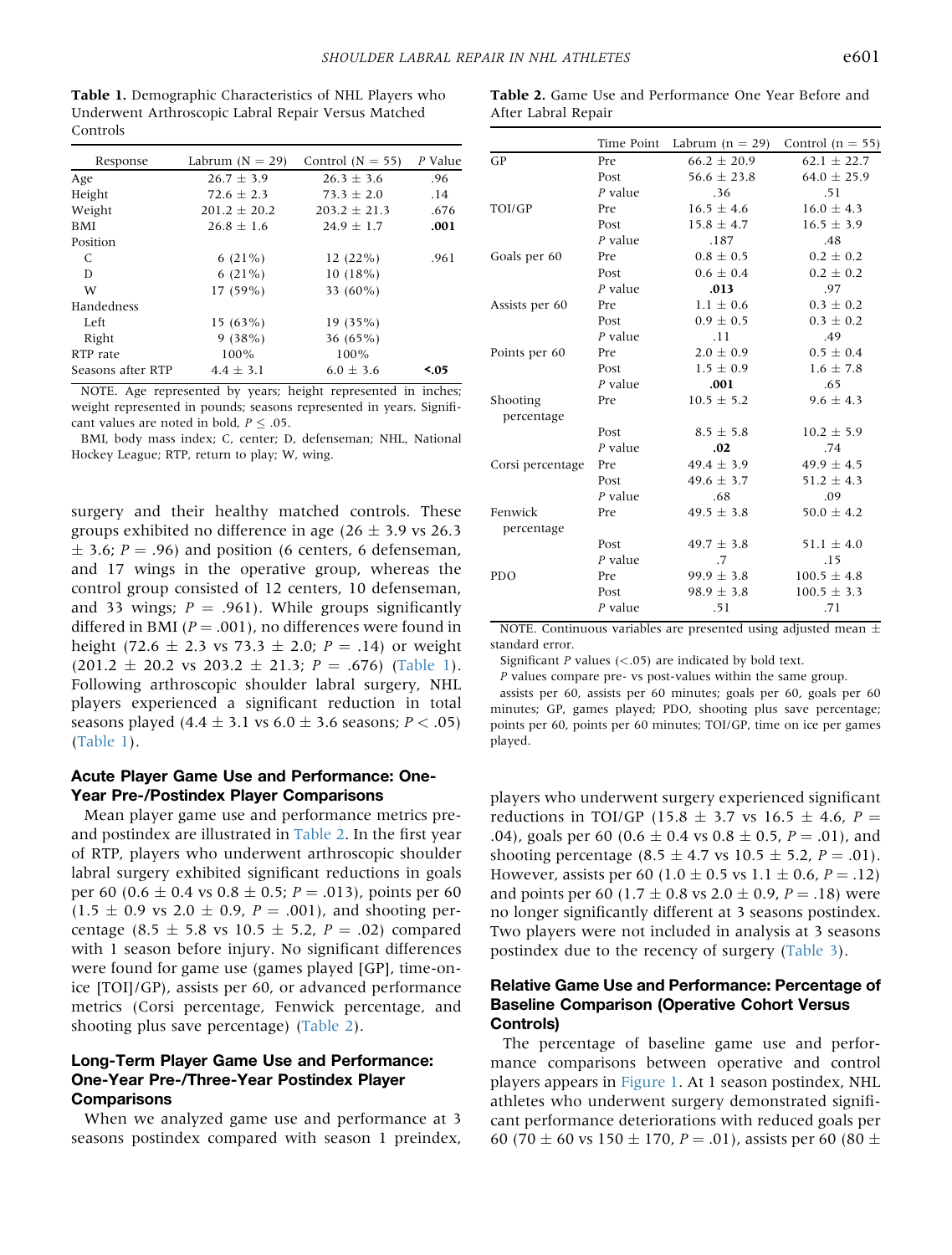|                                  | Time Point | Labrum $(n = 27)$ | Control $(n = 55)$ |
|----------------------------------|------------|-------------------|--------------------|
| GP                               | Pre        | $66.2 \pm 20.9$   | $62.1 \pm 22.7$    |
|                                  | Post       | $55.3 \pm 25.6$   | $64.6 \pm 20.4$    |
|                                  | $P$ value  | .07               | .53                |
| TOI/GP                           | Pre        | $16.5 \pm 4.6$    | $16.0 \pm 4.3$     |
|                                  | Post       | $15.8 \pm 3.7$    | $16.5 \pm 3.6$     |
|                                  | $P$ value  | .04               | .79                |
| Goals per 60                     | Pre        | $0.8 \pm 0.5$     | $0.2 \pm 0.2$      |
|                                  | Post       | $0.6 \pm 0.4$     | $0.2 \pm 0.2$      |
|                                  | $P$ value  | .01               | .58                |
| Assists per 60                   | Pre        | $1.1 \pm 0.6$     | $0.3 \pm 0.2$      |
|                                  | Post       | $1.0 \pm 0.5$     | $0.3 \pm 0.2$      |
|                                  | $P$ value  | .12               | .76                |
| Points per 60                    | Pre        | $2.0 \pm 0.9$     | $0.5 \pm 0.4$      |
|                                  | Post       | $1.7 \pm 0.8$     | $0.6 \pm 0.4$      |
|                                  | $P$ value  | .18               | .66                |
| Shooting percentage 1 y preindex | Pre        | $10.5 \pm 5.2$    | $9.6 \pm 4.3$      |
|                                  | Post       | $8.5 \pm 4.7$     | $9.2 \pm 5.2$      |
|                                  | $P$ value  | .04               | $\cdot$ .2         |
| Corsi percentage                 | Pre        | $49.4 \pm 3.9$    | $49.9 \pm 4.5$     |
|                                  | Post       | $49.4 \pm 3.7$    | $51.7 \pm 3.6$     |
|                                  | $P$ value  | .81               | .28                |
| Fenwick percentage               | Pre        | $49.5 \pm 3.8$    | $50.0 \pm 4.2$     |
|                                  | Post       | $49.2 \pm 4.7$    | $51.3 \pm 4.0$     |
|                                  | $P$ value  | .96               | .5                 |
| <b>PDO</b>                       | Pre        | $99.9 \pm 3.8$    | $100.5 \pm 4.8$    |
|                                  | Post       | $100.0 \pm 2.4$   | $99.8 \pm 3.0$     |
|                                  | P value    | .72               | .11                |

<span id="page-5-0"></span>Table 3. Game Use and Performance One Year Before and Three Years After Labral Repair

NOTE. Continuous variables are presented using adjusted mean  $\pm$  standard error.

*P* values with significance  $(\leq.05)$  are indicated by bold text

P values compare pre vs post values within the same group.

assists per 60, assists per 60 minutes; goals per 60, goals per 60 minutes; GP, games played; PDO, shooting plus save percentage; points per 60, points per 60 minutes; TOI/GP, time on ice per games played.

40 vs 200  $\pm$  300, P = .02), points per 60 (80  $\pm$  30 vs 220  $\pm$  490, P < .05), and shooting percentage (70  $\pm$  50 vs  $100 \pm 60$ ,  $P = .04$ ) compared with matched controls [\(Fig 1](#page-6-0)A). At 3 seasons postindex, the shoulder surgery group only sustained reductions in goals per 60 (80  $\pm$ 50 vs 140  $\pm$  160, P = .03) compared with matched controls ([Fig 1B](#page-6-0)).

#### **Discussion**

The present study demonstrated that after arthroscopic shoulder labrum repair, 100% of NHL players successfully RTP; however, athletes participated in fewer seasons after injury compared with matched controls (4.4  $\pm$ 3.1 vs  $6.0 \pm 3.6$  seasons;  $P < .05$ ). NHL athletes experienced significant reductions in performance at 1 and 3 seasons postindex. Compared with matched controls, these players performed significantly worse at 1 season postindex with fewer goals, assists, points, and shooting percentage but only had a reduction in goals at 3 seasons postindex. These findings suggest that NHL players are significantly impacted by arthroscopic shoulder labrum repair in the acute setting but ultimately return closer to their baseline in the long term. However, career longevity appears to be reduced after surgery.

Several studies have shown successful RTP in elite athletes, after various arthroscopic shoulder procedures,  $9,11-14$  $9,11-14$  ranging from 70% to 100% depending on the sport. Few studies, however, explicitly focus on shoulder injuries in NHL athletes. Rangavajjula et al. $^{22}$  $^{22}$  $^{22}$ retrospectively reviewed a cohort of 11 NHL players returning to play after arthroscopic labral repairs with an average follow-up of 19.4 months. On average, players RTP after 4.3 months and remain largely unaffected with no statistically significant differences in TOI or shots on goal per GP. Conclusions from their study were limited due to the small sample size, minimal performance variables, and absence of a control group. Lubbe et al. $16$  sought to compare RTP and performance outcomes between multiple upper- and lower-body injuries in NHL athletes. Among the 16 players who underwent shoulder instability surgery, 87.5% had RTP and no differences in GP or performance were found at seasons 1 and combined seasons 2/3 after surgery. For those 42 athletes undergoing shoulder arthroscopy for "noninstability" pathology, 95.2% had RTP and experienced significant reductions in games played at seasons 1 and 2/3 after surgery and a decline in performance only at season 1 but returned to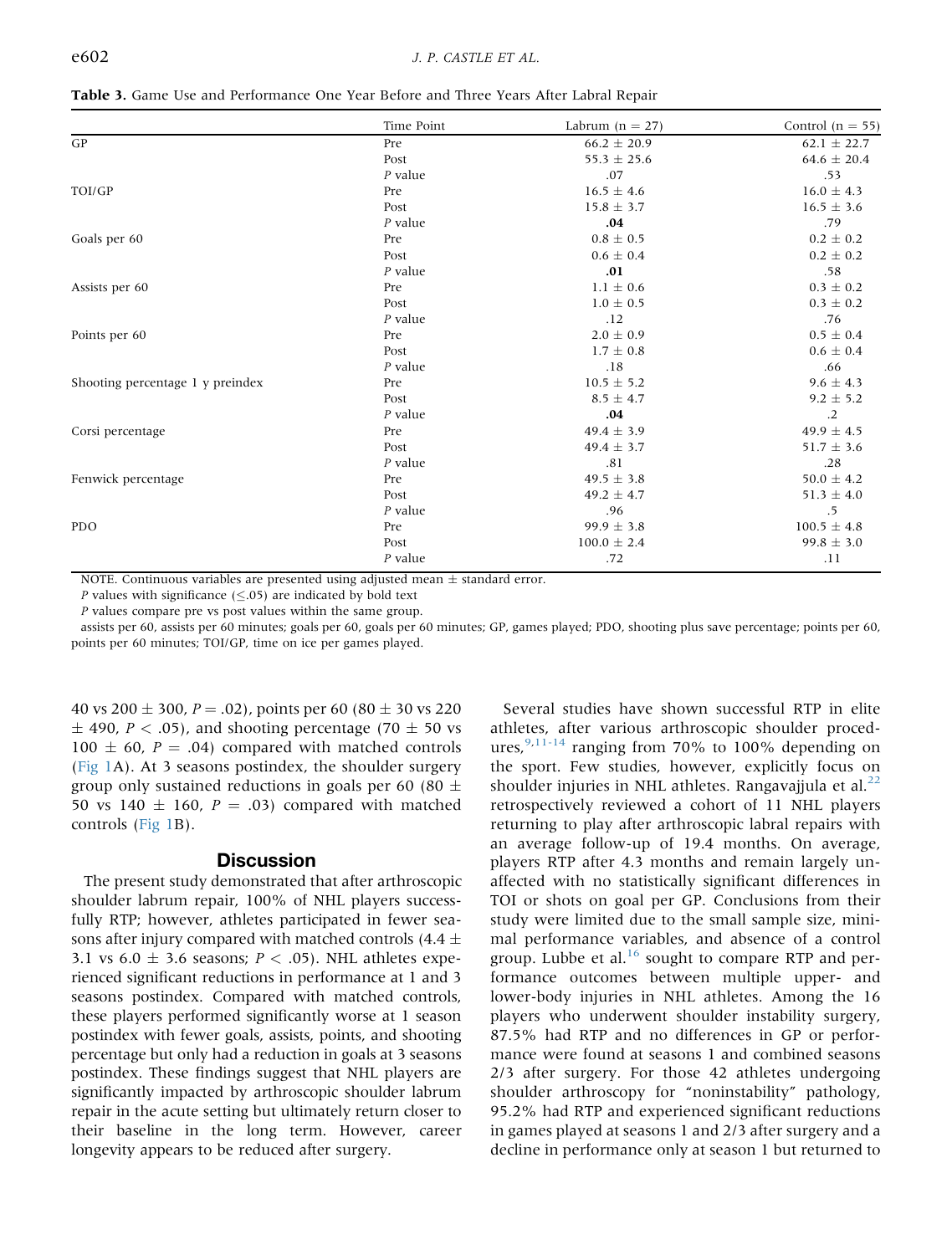<span id="page-6-0"></span>

Fig 1. Relative percentage of game use and performance (A) 1 season and (B) 3 seasons following RTP from arthroscopic shoulder labral repair. Preindex baseline is represented by the horizontal line (100%) across all variables. Relative percentages below this line indicate that the postindex variable was less than baseline. \* $P \leq .05$ : indicates significant differences between labral repair and control groups (assists per 60, assists per 60 minutes; goals per 60, goals per 60 minutes; GP, games played; PDO, shooting plus save percentage; points per 60, points per 60 minutes; RTP, return to play; TOI/GP, time on ice per games played.)

baseline at seasons 2/3. Similar to previous results, our study found that NHL athletes suffer a drop in performance in the first season but largely returned to baseline except for a reduction in goals per 60 at 3 seasons when compared with matched controls. No differences in GP or time-on-ice/GP were found when compared with controls. In contrast to Lubbe et al.,  $^{16}$  $^{16}$  $^{16}$  our analysis excluded shoulder instability, specifically focusing on glenoid labral tears instead of a wide range of pathologies included in "noninstability" shoulder arthroscopy and provided a control group for comparison. After shoulder labral repair, professional hockey players demonstrate an acute decline in performance but are mostly able to return to baseline performance aside from a reduction in goals at longer term-follow-up.

Despite these relative successes in returning to competition at a high performing level after arthroscopic shoulder surgery, conflicting results of career longevity for NHL skaters exists in the literature. Lubbe et al.[16](#page-8-8) concluded that no differences in RTP or career

length were found between injuries, although those with shoulder instability played 4 seasons postoperatively compared to 2.1 for noninstability shoulder injuries. Swindell et al. $^{15}$  $^{15}$  $^{15}$  examined shoulder instability in a group of 57 NHL athletes and found a 98.5% RTP rate. Compared with matched controls, no differences in goals, assists, pointers per game, or postoperative seasons played (5.3 vs 4.8 seasons,  $P = .33$ ) were found between cases and controls, suggesting that career longevity remained unaffected. Interestingly, when they compared operative versus nonoperatively managed injuries, recurrent instability occurred in 14.3% of conservatively managed players and 33.3% sustained season-ending injuries requiring surgeries. Players suffering a recurrent event played in significantly fewer total career games relative to those undergoing surgery initially for instability. Although these studies are not directly comparable due to the heterogeneity of procedures examined, our group uniquely identified that NHL players experience significantly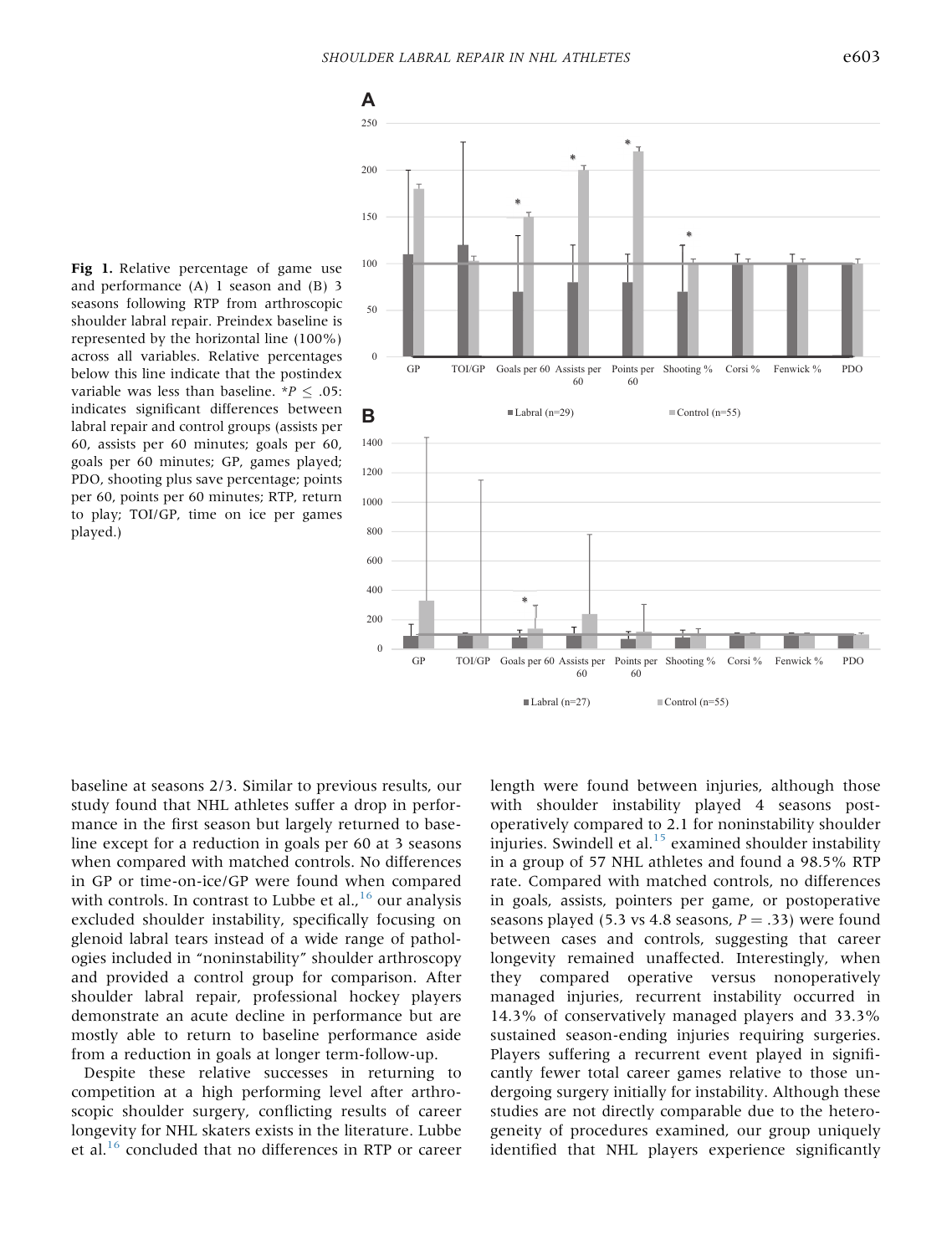shorter careers with 4.4  $\pm$  3.1 vs 6.0  $\pm$  3.6 seasons played after surgery compared with controls. Hockey players sustain a significant number of collisions from contact with sticks, pucks, boards, and other players. These traumatic blows to the shoulder predispose to shoulder injuries, with 76% to 86.5% of injuries attributed to mechanisms involving collision or contact with another player.<sup>[1,](#page-7-0)[2,](#page-7-2)[4,](#page-7-3)[23](#page-8-9)</sup> In addition to the forces of body checking, various movements in hockey require full shoulder range of motion, from winding up for a slapshot to extending a stick for a poke check. While we cannot specifically comment on any alterations of the biomechanics of the shoulder, our results suggest that players score fewer goals at 3 seasons and career longevity is significantly affected by shoulder labral repair.

Athletes appear to perform differentially after arthroscopic shoulder procedures across professional sports. Higgins et al. $^{17}$  $^{17}$  $^{17}$  found that Major Baseball League players had significantly lower RTP rates and longer recovery times compared with the National Football League (NFL), NHL, and National Basketball Association (NBA). Players in the NHL and NBA similarly performed worse in the first postoperative season but improved closer to baseline 2 seasons after surgery.<sup>[17](#page-8-10)</sup> Career longevity was the shortest in the Major Baseball League with 3.7 years, longest in the NBA with 5.8 years, and similar among NHL and NFL players who played for 4.7 and 4.8 years, respectively. Higgins et al. $^{17}$  $^{17}$  $^{17}$  reported a similar trend in NHL performance and postoperative playing career lengths for NHL players as compared with the present study (4.4 vs 4.7 seasons). While NFL athletes endure a unique set of physical demands relative to the NHL, it is not surprising that the NFL athletes have similar postoperative playing careers. Previous literature has suggested that shoulder labrum tears may negatively impact football playing careers. Chambers et al. $^{24}$  $^{24}$  $^{24}$  found that NFL athletes with a history of SLAP tears played in significantly fewer games (33.7 vs 48.3;  $P = .049$ ) and had fewer game starts (19.6 vs 35.4;  $P = .036$ ) relative to controls. For players in the NFL combine, history of previous shoulder instability had a significant effect on playing in the NFL for offensive and defensive linemen and shorter career lengths for defensive linemen.<sup>[25](#page-8-12)</sup> These high-impact collision sports, such as hockey and football, pose a significant risk for shoulder injuries, which may portend worse playing outcomes in the acute setting and shorter careers after surgery. Our findings, however, exhibit resilience of NHL hockey players with improved performance over additional seasons.

#### **Limitations**

There are several limitations inherent to this study. The retrospective design is subject to information bias. Publicly available sources may report inaccurate

information in terms of shoulder pathology, surgery performed, and concurrent injuries. Sports reporters may not understand the nuances of shoulder pathology and type of procedures offered, leading to misclassification of injury and procedure type in our study. Selection bias may exist for more prominent athletes, with increased attention paid to more prominent players, therefore skewing which injuries are reported and causing underreporting of lesser-known player injuries. Additional injuries after the index injury may not have been reported as well, which could have confounded the role shoulder labral repair factored into outcomes. While our methods of acquiring data are consistent with previous literature, we are unable to access official medical records or a centralized injury database and therefore were unable to completely rule out concomitant injuries or sequelae. Furthermore, the reported performance scores may not accurately represent a player's role on a team. Certain players in the NHL, for example, serve as enforcers, penalty killers, or faceoff specialists rather than goal scorers. Finally, although we narrowed our study to address only glenoid labral tears and excluded shoulder instability, we were unable to comment on specific labral tear locations and types that may factor into repair strategy and outcome.

#### Conclusions

Following RTP after arthroscopic shoulder labral repair, NHL players demonstrated reduced career longevity compared with healthy controls. Players exhibited significant reductions in game use and performance at 1 season after injury but returned closer to baseline after 3 seasons.

#### References

- <span id="page-7-0"></span>1. [Molsa J, Kujala U, Myllynen P, Torstila I, Airaksinen O.](http://refhub.elsevier.com/S2666-061X(21)00253-4/sref1) [Injuries to the upper extremity in ice hockey: Analysis of a](http://refhub.elsevier.com/S2666-061X(21)00253-4/sref1) [series of 760 injuries.](http://refhub.elsevier.com/S2666-061X(21)00253-4/sref1) Am J Sports Med 2003;31:751-757.
- <span id="page-7-2"></span>2. [Trojan JD, Meyer LE, Edgar CM, Brown SM,](http://refhub.elsevier.com/S2666-061X(21)00253-4/sref2) [Mulcahey MK. Epidemiology of shoulder instability in](http://refhub.elsevier.com/S2666-061X(21)00253-4/sref2)[juries in collision collegiate sports from 2009 to 2014.](http://refhub.elsevier.com/S2666-061X(21)00253-4/sref2) Arthroscopy [2020;36:36-43.](http://refhub.elsevier.com/S2666-061X(21)00253-4/sref2)
- 3. [Morrissey PJ, Maier SP 2nd, Zhou JJ, et al. Epidemiology](http://refhub.elsevier.com/S2666-061X(21)00253-4/sref3) [and trends of adult ice hockey injuries presenting to](http://refhub.elsevier.com/S2666-061X(21)00253-4/sref3) [United States emergency departments: A ten-year anal](http://refhub.elsevier.com/S2666-061X(21)00253-4/sref3)[ysis from 2007-2016.](http://refhub.elsevier.com/S2666-061X(21)00253-4/sref3) J Orthop 2020;22:231-236.
- <span id="page-7-3"></span>4. [Melvin PR, Souza S, Mead RN, Smith C, Mulcahey MK.](http://refhub.elsevier.com/S2666-061X(21)00253-4/sref4) [Epidemiology of upper extremity injuries in NCAA men](http://refhub.elsevier.com/S2666-061X(21)00253-4/sref4)'s and women's ice hockey. [Am J Sports Med](http://refhub.elsevier.com/S2666-061X(21)00253-4/sref4) 2018;46: [2521-2529.](http://refhub.elsevier.com/S2666-061X(21)00253-4/sref4)
- 5. [Gil JA, Goodman AD, DeFroda SF, Owens BD. Char](http://refhub.elsevier.com/S2666-061X(21)00253-4/sref5)[acteristics of operative shoulder injuries in the national](http://refhub.elsevier.com/S2666-061X(21)00253-4/sref5) [collegiate athletic association, 2009-2010 through](http://refhub.elsevier.com/S2666-061X(21)00253-4/sref5) 2013-2014. [Orthop J Sports Med](http://refhub.elsevier.com/S2666-061X(21)00253-4/sref5) 2018;6: [2325967118790764](http://refhub.elsevier.com/S2666-061X(21)00253-4/sref5).
- <span id="page-7-1"></span>6. [Tuominen M, Stuart MJ, Aubry M, Kannus P, Parkkari J.](http://refhub.elsevier.com/S2666-061X(21)00253-4/sref6) Injuries in men'[s international ice hockey: A 7-year study](http://refhub.elsevier.com/S2666-061X(21)00253-4/sref6)